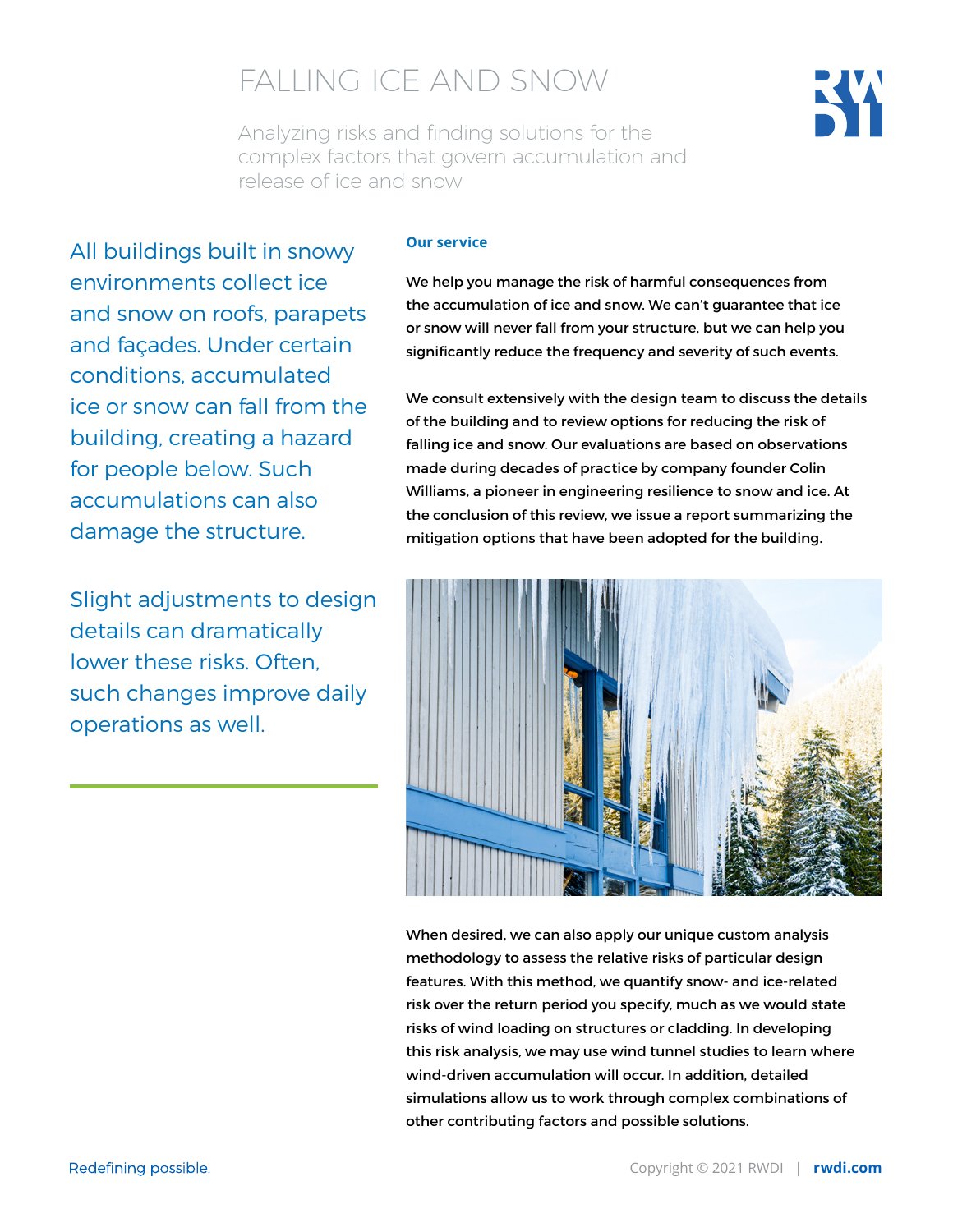# FALLING ICE AND SNOW



# How we work

## **All of our analyses focus on four main issues:**

- How often will this issue arise?
- How severe are the consequences?
- How big a change to the architecture is required to mitigate the conditions?
- How much will the alteration cost?

We have the tools to address the first two points and propose ideas for the third. You and your team can then weigh in on the discussion regarding the third and fourth points. The result is well-rounded discussion that leads to a cost- and risk-optimized solution.

We use a proprietary statistical method to assess the relative risks associated with particular weather events and design features. With this method, we can present risk over a range of return periods. We also consider the expected use of the space below the façade where the snow and ice would be expected to fall. We then assign a "shedding performance index" value to each detail. This index allows your design team to address the most serious issues first.

We first determine how much snow and ice are likely to collect on various features of the building envelope during storms of varying severity. This model is built from detailed hourly meteorological records containing temperature, snowfall, rainfall, cloud cover, wind speed and wind direction. We also consider how patterns of accumulation will be affected by the shape and height of your



building and by the shape, height and position of other buildings. (Nearby structures may either prevent or promote accumulation.)

We then determine the likelihood that accumulated snow will reside for an extended period. Snow that resides may harden and densify before it is released by melting. The following are some factors that we may consider in a parametric analysis of snow aging:

- Air temperature
- Solar radiation
- Wind forces
- Building heat loss
- Insulation properties of accumulated snow
- Cyclical freezing/thawing due to daily temperature cycles
- Surface friction properties of building materials
- Melt-water drainage paths